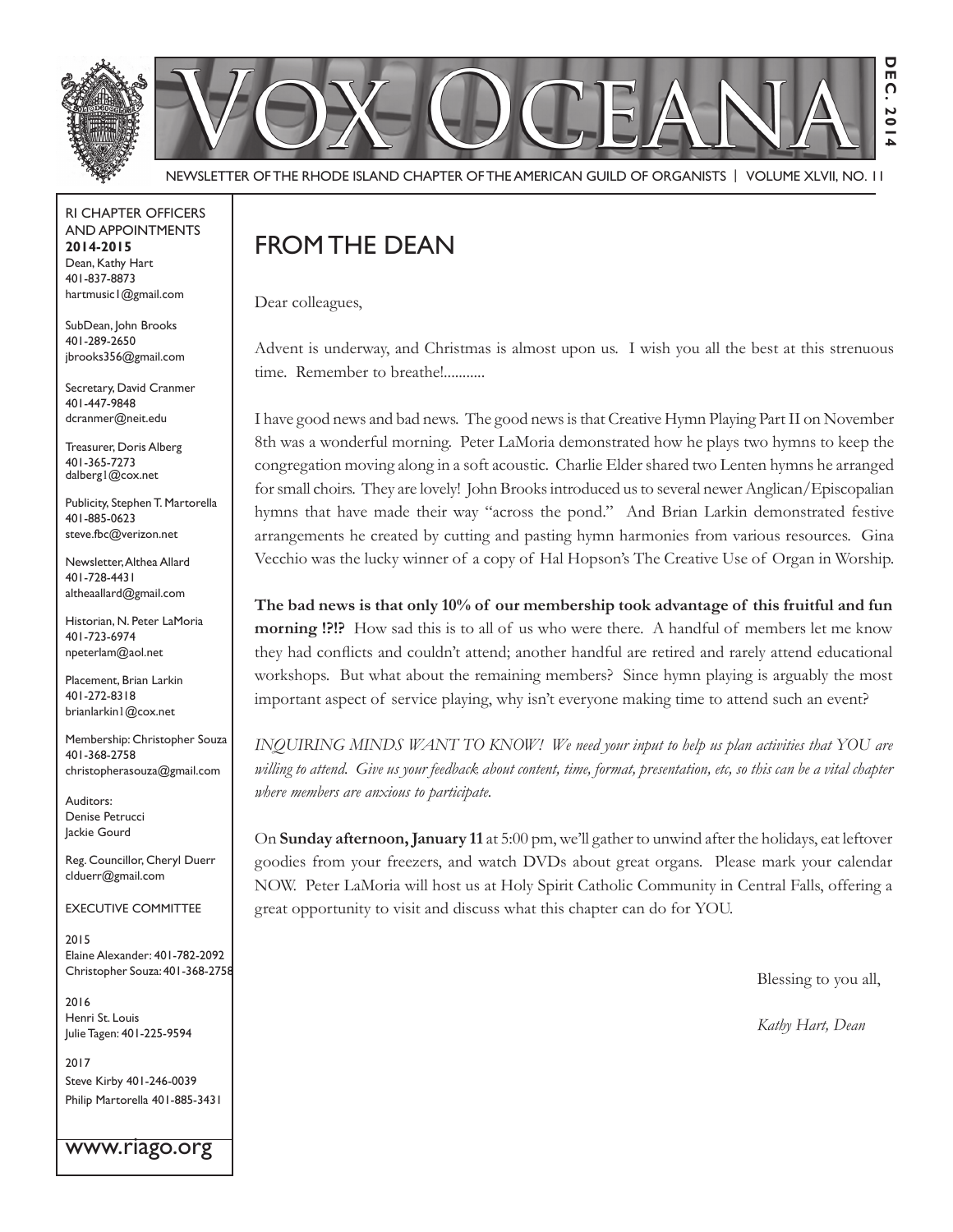## Scholarship Available

**Stephen Martorella** forwards scholarship information toward Master and Doctoral degrees in Sacred Music and Organ at University of Notre Dame with this note: *As a college professor I am happy to see higher education move in this direction. It is unlikely that schools relying on state funds would ever include liturgy courses, so it is up to the denominationally affiliated institutions to carry that torch.*

### **Full scholarships available in graduate studies at the University of Notre Dame:**

I am recruiting students for our Master of Sacred Music and Doctor of Musical Arts in Organ programs at the University of Notre Dame. The MSM degree combines music (two organ recitals, organ literature, music history) and liturgy courses. See details at: http://sacredmusic. nd.edu/master-of-sacred-music/

There are six organ students in the MSM program—three in each class. The program is highly competitive, and the level of playing is extremely high. Assistantships pay full tuition for two years plus a stipend of \$12,500 per year for two years. Typically a student on an assistantship works in the Basilica of the Sacred Heart on campus.

All students in our MSM program are supported with tuition grants. If you know of any prospective undergraduate students or others who are not currently enrolled in a graduate program, I would appreciate hearing from you. If you have any names to suggest, I am happy to contact them.

Our DMA program launched last year, and we have four students enrolled at the moment; next year we will reach our full complement of six students in the DMA.

Many thanks for your help, and all the best,

Craig Cramer, DMA, Professor of Organ University of Notre Dame Notre Dame, Indiana 574-631-7836; 574-273-9519 http://music.nd.edu/faculty-and-staff/craig-cramer/

## Member Matters

**Paul Cienniwa** writes that his upcoming performance on January 29 in Boston is highlighted by CBS Boston. The concert with baroque violinist **Dorian Komanoff Bandy** will also be presented in New Bedford on January 28. (See *Events*.) Paul adds, "My book on memorization, *By Heart: The Art of Memorizing Music*, is just about three weeks away from appearing at Amazon and elsewhere. Hopefully it won't be too late for holiday gift giving, but it's never too late to start memorizing music. I am sure of that." Congratulations, Paul!

Condolences to the family and friends of **John (Jack) Cook** who has passed away, according to a note from Ken and Nancy Brown of Clermont, Florida

## RIAGO SCHEDULE of Events

**December 20 at 7:00pm**: Providence Singers/ RI Philharmonic Orchestra under the direction of **Christine Noel** with **Paul Cienniwa**, harpsichord present Handel's *Messiah* at Veterans' Memorial Auditorium, One Avenue of the Arts, Providence. Tickets available at providencesingers.org or 248-7000.

**January 28 at 7:30pm**: **Paul Cienniwa**, harpsichord, and baroque violinist **Dorian Komanoff Bandy** present *Bach Explored: Dark Visions* at the New Bedford Art Museum, 608 Pleasant Street. Tickets, \$20, available at http://paulcienniwa.com/itinerary

Blessings of the

season on you and yours